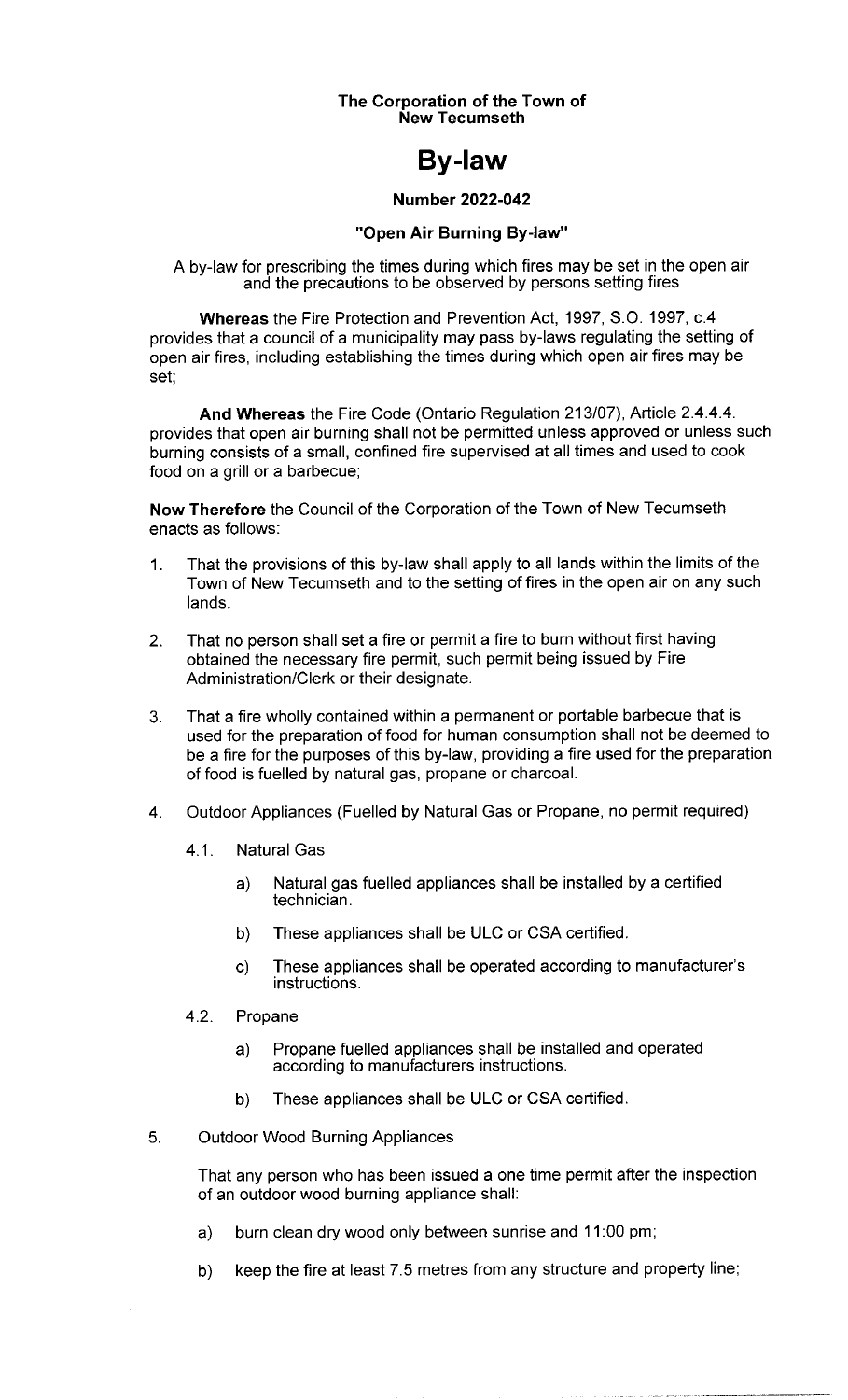- c) fire must be kept no larger than . 5 metres in diameter with flames no higher than one (1) metre;
- d) have sufficient equipment and resources available at the burning site to extinguish the fire in the event that the fire gets out of control or is causing an adverse effect;
- e) attend the fire at all times until completely extinguished;
- f) outdoor wood burning appliances must include spark arrestor and enclosed fire area, and shall not be located under any tree, wires or other overhead obstruction.
- 6. Recreational/Outdoor Fire

That any person who has been issued a one time permit after the inspection of a contained recreational/outdoor fire shall:

- a) set a fire and burn clean dry wood only between sunrise and 11:00 p.m.;
- b) keep the fire at least 15 metres from any structure and property line;
- c) have sufficient equipment and resources available at the burning site to extinguish the fire in the event that the fire gets out of control or is causing an adverse effect;
- d) attend the fire at all times until completely extinguished;
- e) contained fire must be no larger than one (1) metre in diameter, and shall not be located under any tree, wires or other overhead obstruction.
- 7. Open Air Rural or Agricultural

That any person who has been issued a fire permit pursuant to Section 2 above shall:

- a) burn only dry materials;
- b) keep the fire at least 150 metres from any dwelling and/or 30 metres from any other structure;
- c) attend the fire at all times until it is completely extinguished;
- d) have sufficient equipment and resources available at the burning site to extinguish the fire in the event that the fire gets out of control or is causing an adverse effect;
- e) size of any fire shall be limited to four (4) square metres unless specifically approved;
- f) set <sup>a</sup> fire or burn any material between sunrise and sunset.
- 8. That any person who has been issued a fire permit pursuant to Section 5 and Section 6 and Section 7 above shall not:
	- a) set a fire in any street, lane or other public property;
	- b) set a fire when the wind is in such a direction or intensity so as to create a decrease in the visibility on any highway, any odour so as to cause discomfort to persons residing in the area;
	- c) set a fire when rain or fog is present because smoke cannot disperse properly and may become concentrated in one particular area;
	- d) burn industrial waste, agricultural waste, domestic waste, construction waste, petroleum products, plastics, rubber, painted lumber, mixed demolition debris or anything else that will cause excessive smoke or fumes.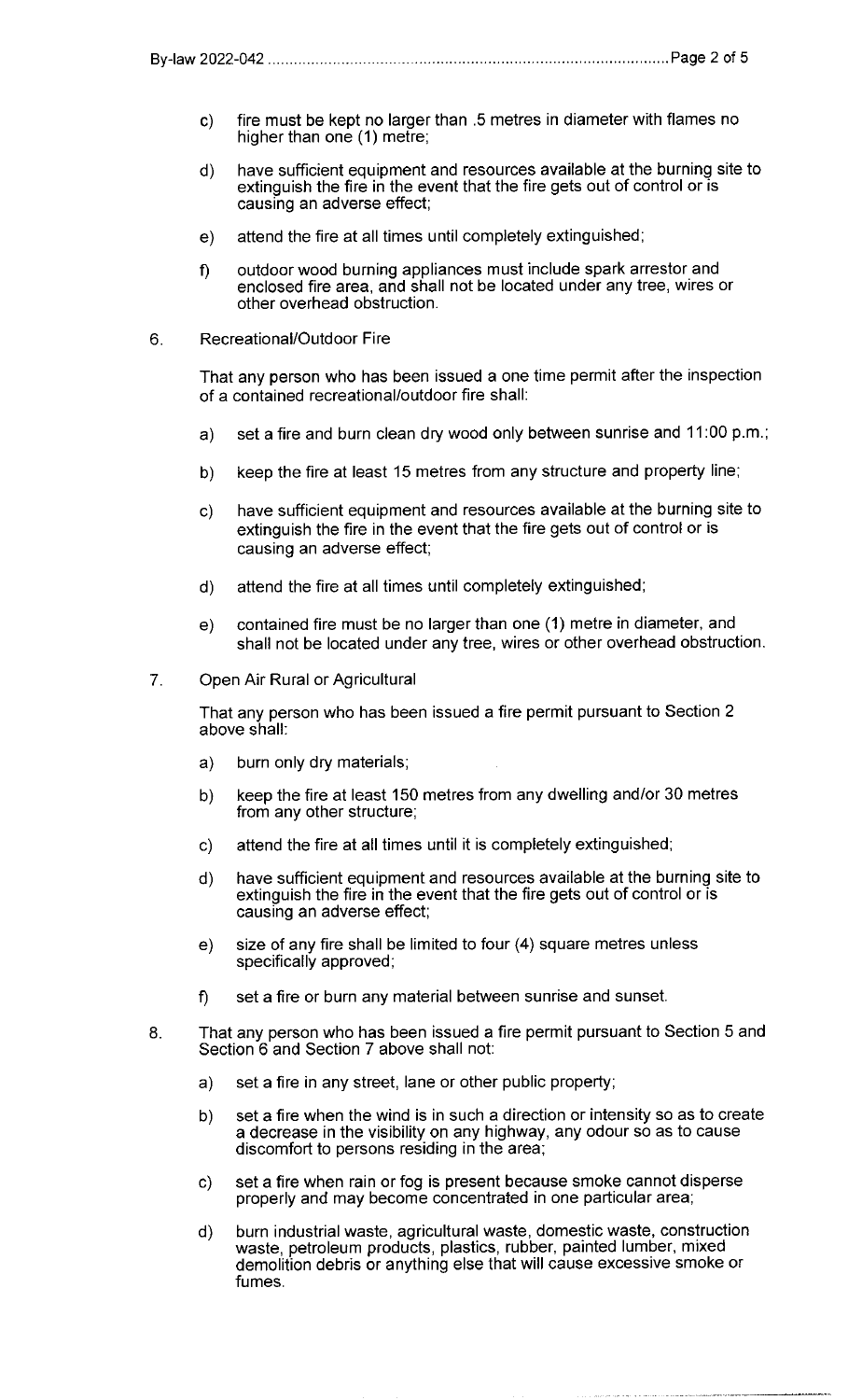### 9. Smog Alerts

All Open Air burning shall be restricted on days when smog alerts are issued.

10. Open Air Burn Ban

That no person shall be issued a burn permit during a burn ban, nor shall any person ignite a fire during this period unless authorized by the Fire Chief or their designate.

- a) The Fire Chief may declare an Open Air Burning Ban at any time when, in the opinion of the Fire Chief or their designate, feels it is in the best interest of public safety;
- b) Notwithstanding 10(a) the Fire Chief or their designate when satisfied of the need may authorize an Open Air Burn during the time period when a ban has been imposed;
- c) An extension of time may be granted on request to individuals who have obtained an open air burn permit but have not been able to burn due to a ban.
- 11. That for the purpose of this by- law, the following definitions shall apply:
	- a) " Industrial Waste" shall be deemed to include used automobile and truck bodies, tires, oil, grease, paint, cloth, rags, plastics or other materials whose contents include any of the aforementioned;
	- b) "Agricultural Waste" shall be deemed to be animal fecal deposits or manure and animal carcasses;
	- c) " Domestic Waste" shall be deemed to include kitchen waste, food scraps, cloths, rags, clothing, plastics and any other materials whose contents include any of the aforementioned;
	- d) " Construction Waste" shall be deemed to include but not limited to demolition materials such as doors, cabinets, pallets, drywall, carpeting, asphalt shingles, tar paper, paint, treated wood, PVC siding, windows, flooring and piping.
- 12. That the fee for the issuance of an open air burn permit, outdoor wood burning appliance and recreational/ outdoor fire permits is set out in the Fees and Charges By-law.
- 13. Open air burning/agricultural burn permits shall be available for terms of 30, 90, or 180 days.
- 14. The Fire Chief or their designate retains the right to revoke any and all Open Air Burning Permits at any time.
- 15. The Fire Chief or their designate retains the right to approve burn permits for community related events upon request.
- 16. That any persons setting any open fire in the Town shall:
	- a) be responsible for any damage to property or injury to persons occasioned by the said fire;
	- b) be responsible for contacting fire administration to schedule the inspection of all outdoor wood burning appliances and recreational/outdoor fire locations prior to use;
	- c) be liable for and will forthwith on demand pay all costs incurred by the Fire Department including use of personnel, equipment and apparatus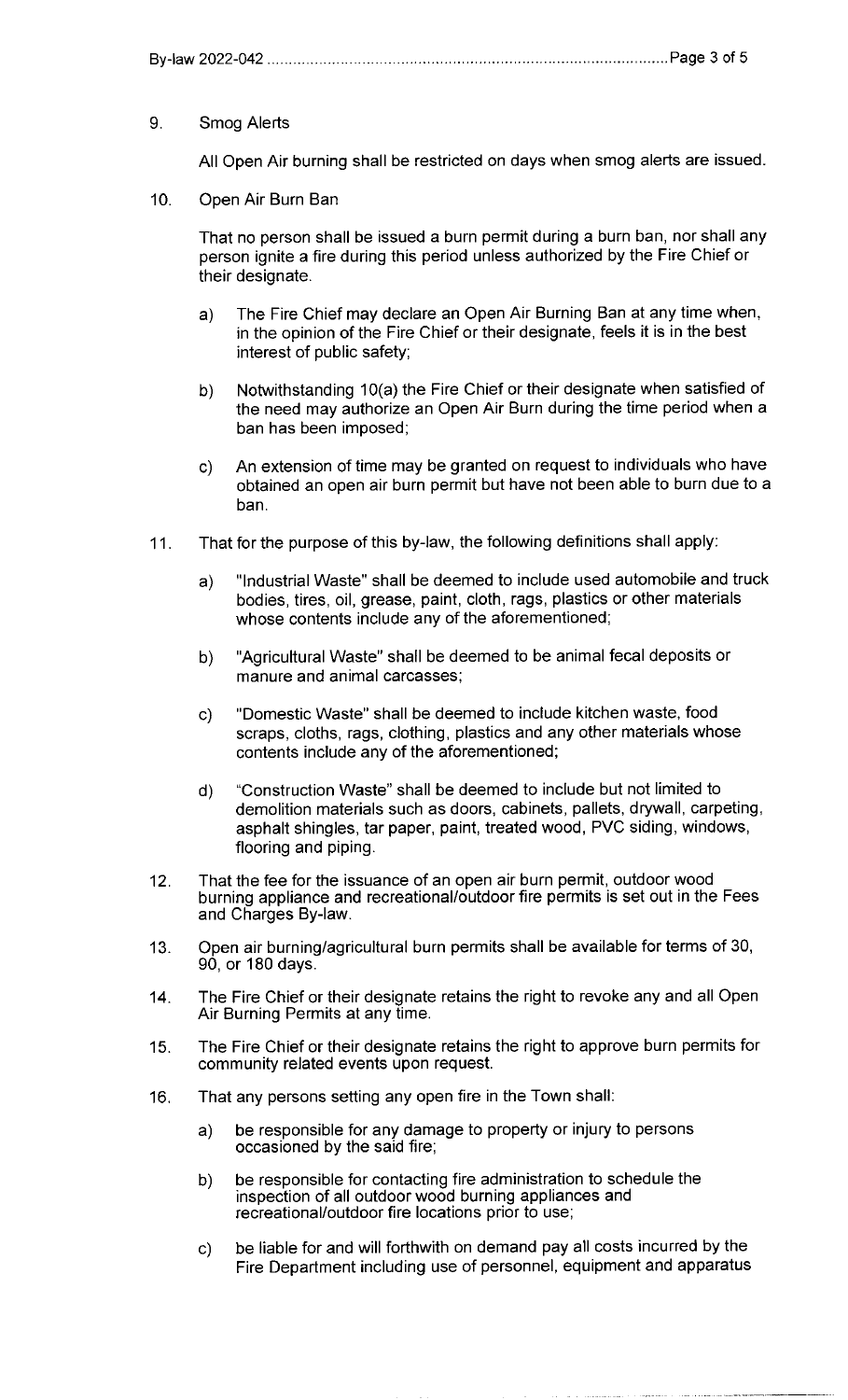necessary to extinguish any fires set or burning contrary to this by-law.

- 17. That no person shall set a fire in any outdoor wood burning appliances or recreational/outdoor fire without first having requested the necessary inspection and obtained the one time permit. See Schedule A as attached, for summary of fire options, devices and conditions.
- 18. That in the event any person fails to pay the costs referred to in paragraph 16(c) hereof forthwith on demand, the amount in default may be recovered by the Town in like manner as municipal taxes in accordance with section 446 of the Municipal Act 2001.
- 19. That every person who contravenes any provisions of this by-law is guilty of an offence and shall upon conviction thereof forfeit and pay a penalty of not more than \$5,000 exclusive of costs and every such fine is recoverable under the Provincial Offences Act.
- 20. That By-laws 2008-022 and 2006-97 are hereby repealed.
- 21. That this by-law shall be cited as "Open Air Burning By-law".
- 22. That this by-law shall come into force and take effect on the date of final passing thereof.

Read a first, second and third time and finally passed this 25<sup>th</sup> day of April, 2022.

Free and take effect on the date of find<br>
d finally passed this 25<sup>th</sup> day of<br>
Which While<br>
Mayor<br>
The Mulle Little Mavor

Clerk